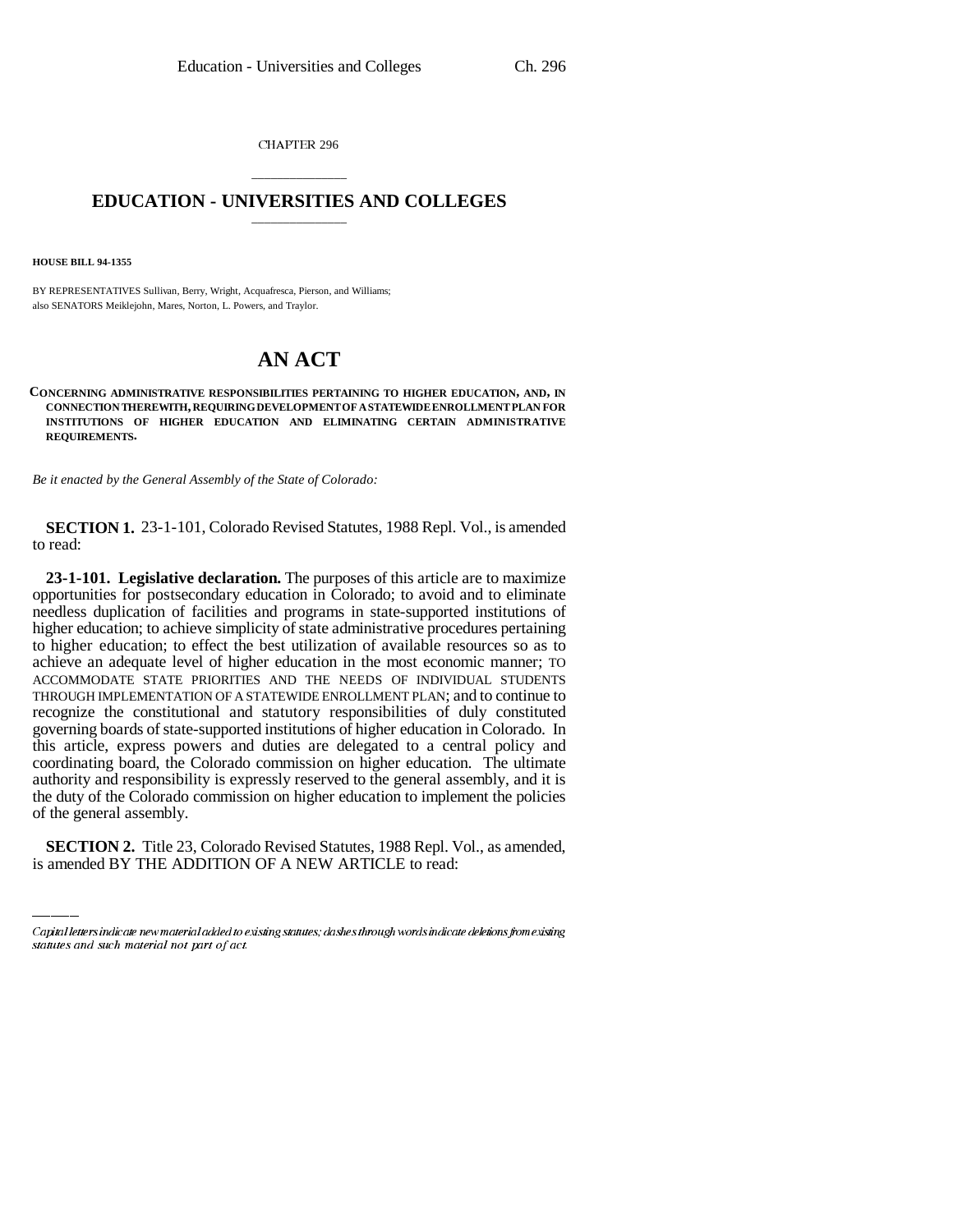## **ARTICLE 1.5 Statewide Enrollment Plan**

**23-1.5-101. Legislative declaration.** THE GENERAL ASSEMBLY HEREBY FINDS THAT, IN ORDER TO MEET THE INCREASING DEMANDS ON THE STATE SYSTEM OF HIGHER EDUCATION, THE STATE MUST DEVELOP A COMPREHENSIVE STATEWIDE ENROLLMENT PLAN THAT WILL ADDRESS ISSUES OF RESOURCES, CAPACITY, AND QUALITY AND WILL SPECIFY THE OVERALL GOALS OF THE STATE SYSTEM OF HIGHER EDUCATION.

**23-1.5-102. Higher education planning committee - creation - duties.** (1) THE HIGHER EDUCATION PLANNING COMMITTEE APPOINTED PURSUANT TO SUBSECTION (2) OF THIS SECTION SHALL SUBMIT FOR INTRODUCTION AS A BILL IN THE FIRST REGULAR SESSION OF THE SIXTIETH GENERAL ASSEMBLY A COMPREHENSIVE STATEWIDE ENROLLMENT PLAN FOR STATE-SUPPORTED INSTITUTIONS OF HIGHER EDUCATION THAT MEETS STATE PRIORITIES AND THE NEEDS OF INDIVIDUAL STUDENTS. THE COMMITTEE SHALL DEVELOP THE BILL WITH RECOMMENDATIONS BY THE COLORADO COMMISSION ON HIGHER EDUCATION SUBMITTED PURSUANT TO SECTION 23-1.5-103. THE OBJECTIVE OF THE STATEWIDE ENROLLMENT PLAN IS TO ACCOMMODATE AND NOT RESTRICT ENROLLMENT DEMAND. IN DEVELOPING A STATEWIDE ENROLLMENT PLAN, THE COMMITTEE SHALL EMPHASIZE INCENTIVES FOR CHANGE IN THE STATE'S POSTSECONDARY EDUCATION SYSTEM TO MEET INCREASED ENROLLMENT DEMANDS WITHIN PROJECTED REVENUES, INCLUDING BUT NOT LIMITED TO COLLABORATION WITH KINDERGARTEN THROUGH TWELFTH GRADE EDUCATION, WORK FORCE TRAINING, AND DIRECTION OF STUDENTS TOWARD ENROLLMENT IN LOW-COST INSTITUTIONS. THE COMMITTEE SHALL WORK WITH THE COLORADO COMMISSION ON HIGHER EDUCATION IN DEVELOPING THE STATEWIDE ENROLLMENT PLAN.

(2) (a) THE HIGHER EDUCATION PLANNING COMMITTEE SHALL CONSIST OF TWELVE MEMBERS OF THE GENERAL ASSEMBLY APPOINTED AS FOLLOWS:

(I) FIVE MEMBERS APPOINTED BY THE PRESIDENT OF THE SENATE, NO MORE THAN THREE OF WHOM ARE MEMBERS OF THE SAME POLITICAL PARTY; AND

(II) SEVEN MEMBERS APPOINTED BY THE SPEAKER OF THE HOUSE OF REPRESENTATIVES, NO MORE THAN FOUR OF WHOM ARE MEMBERS OF THE SAME POLITICAL PARTY.

(b) THE PRESIDENT OF THE SENATE SHALL SELECT THE CHAIRPERSON OF THE HIGHER EDUCATION PLANNING COMMITTEE, AND THE SPEAKER OF THE HOUSE OF REPRESENTATIVES SHALL SELECT THE VICE CHAIRPERSON OF THE COMMITTEE. THE COMMITTEE SHALL MEET AS OFTEN AS NECESSARY TO CARRY OUT ITS DUTIES PURSUANT TO THIS SECTION.

(c) LEGISLATION RECOMMENDED BY THE HIGHER EDUCATION PLANNING COMMITTEE SHALL BE TREATED AS LEGISLATION RECOMMENDED BY AN INTERIM LEGISLATIVE COMMITTEE FOR PURPOSES OF ANY INTRODUCTION DEADLINES OR BILL LIMITATIONS IMPOSED BY THE JOINT RULES OF THE GENERAL ASSEMBLY.

(d) MEMBERS OF THE HIGHER EDUCATION PLANNING COMMITTEE SHALL BE REIMBURSED FOR NECESSARY EXPENSES INCURRED IN CONNECTION WITH THE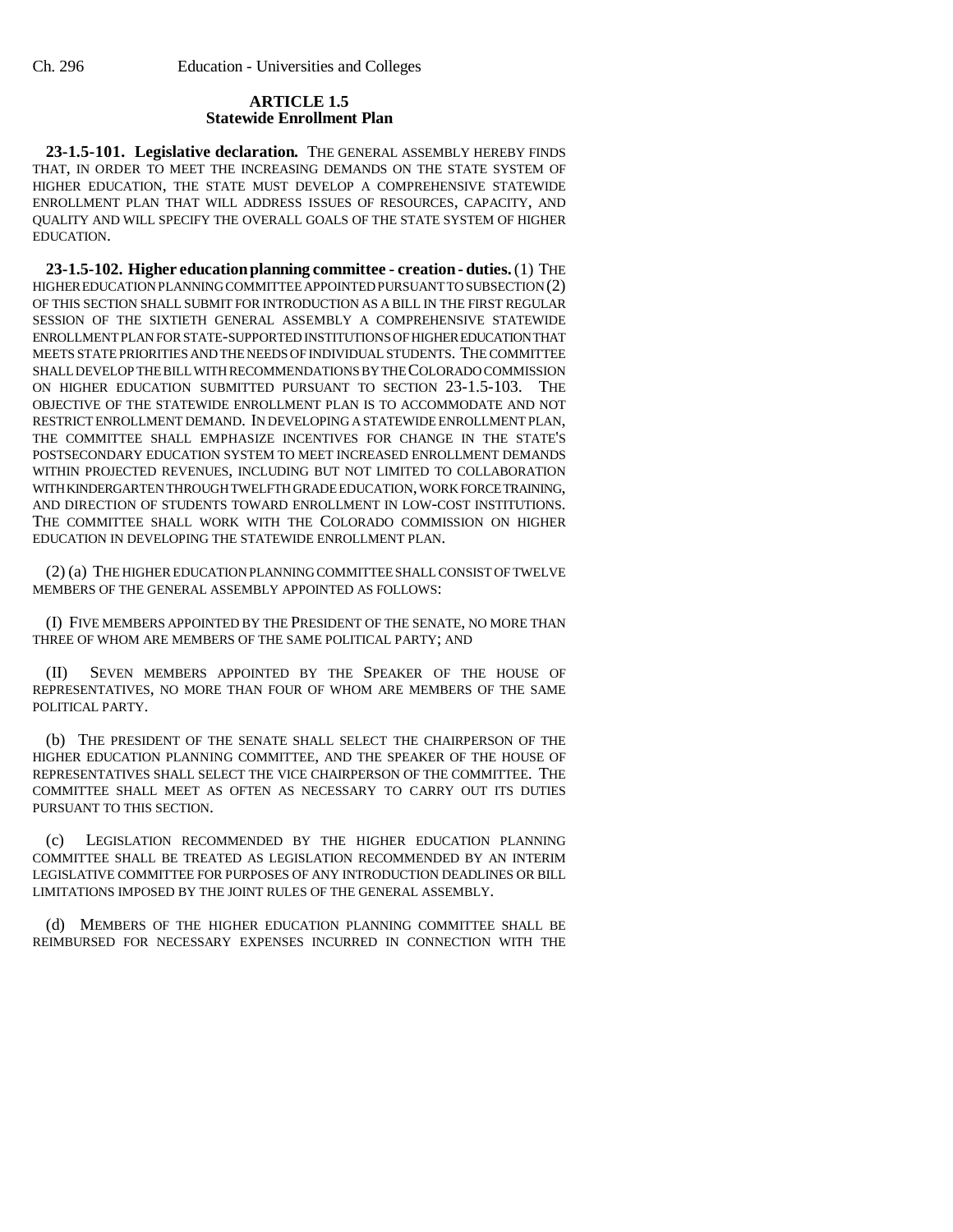PERFORMANCE OF THEIR DUTIES AND SHALL BE PAID THE SAME PER DIEM AS OTHER MEMBERS OF INTERIM COMMITTEES IN ATTENDANCE AT MEETINGS. ALL REIMBURSEMENTS AND PER DIEM SHALL BE PAID OUT OF AVAILABLE APPROPRIATIONS.

(e) THE LEGISLATIVE COUNCIL STAFF, THE OFFICE OF LEGISLATIVE LEGAL SERVICES STAFF, AND THE COLORADO COMMISSION ON HIGHER EDUCATION STAFF SHALL BE AVAILABLE TO ASSIST THE COMMITTEE IN CARRYING OUT ITS DUTIES PURSUANT TO THIS SECTION. ALL STAFF ASSISTANCE SHALL BE PROVIDED WITHIN AVAILABLE APPROPRIATIONS.

**23-1.5-103. Statewide enrollment plan - policies.** (1) ON OR BEFORE SEPTEMBER 1, 1994, THE COLORADO COMMISSION ON HIGHER EDUCATION SHALL STUDY AND SUBMIT TO THE HIGHER EDUCATION PLANNING COMMITTEE RECOMMENDATIONS FOR THE STATEWIDE ENROLLMENT PLAN. IN DEVELOPING RECOMMENDATIONS FOR A STATEWIDE ENROLLMENT PLAN, THE COLORADO COMMISSION ON HIGHER EDUCATION MAY CONSIDER AND RECOMMEND HIGHER EDUCATION POLICIES INCLUDING, BUT NOT LIMITED TO, POLICIES IN THE FOLLOWING AREAS AS THEY RELATE TO ENROLLMENT:

(a) MATRICULATION AND TRANSFER OF STUDENTS BETWEEN AND WITHIN INSTITUTIONS OF HIGHER EDUCATION;

(b) AVAILABILITY OF APPROPRIATE CORE CURRICULUM FOR INSTITUTIONS OF HIGHER EDUCATION IN ACCORDANCE WITH EACH INSTITUTION'S ROLE AND MISSION;

(c) SETTING OF TUITION, WHICH POLICY IS DEVELOPED IN CONSULTATION WITH THE JOINT BUDGET COMMITTEE;

(d) ADMISSIONS REQUIREMENTS FOR ENTERING FRESHMEN AND TRANSFERRING STUDENTS THAT TAKE INTO CONSIDERATION THE CONTENT STANDARDS ESTABLISHED PURSUANT TO PART 4 OF ARTICLE 53 OF TITLE 22, C.R.S.;

(e) NECESSARY LEVELS OF STATE SUPPORT FOR INSTITUTIONS OF HIGHER EDUCATION, WHICH POLICY IS DEVELOPED IN CONSULTATION WITH THE JOINT BUDGET COMMITTEE;

(f) APPROPRIATE PERCENTAGES OF RESIDENT AND NONRESIDENT STUDENTS WITHIN AN INSTITUTION OF HIGHER EDUCATION, SO LONG AS ANY POLICIES ADOPTED IN THIS AREA COMPLY WITH THE REQUIREMENTS OF SECTION 23-1-113.5;

(g) PROVISION OF STUDENT ADVISING AND COUNSELING SERVICES;

(h) COORDINATION BETWEEN THE STATE POSTSECONDARY EDUCATION SYSTEM AND THE KINDERGARTEN THROUGH TWELFTH GRADE EDUCATION SYSTEM;

(i) DISTRIBUTION OF FACULTY EFFORTS AND INSTITUTIONAL PRODUCTIVITY IN INSTITUTIONS OF HIGHER EDUCATION; AND

(j) INCREASING ENROLLMENT OF UNDER-REPRESENTED STUDENTS IN INSTITUTIONS OF HIGHER EDUCATION.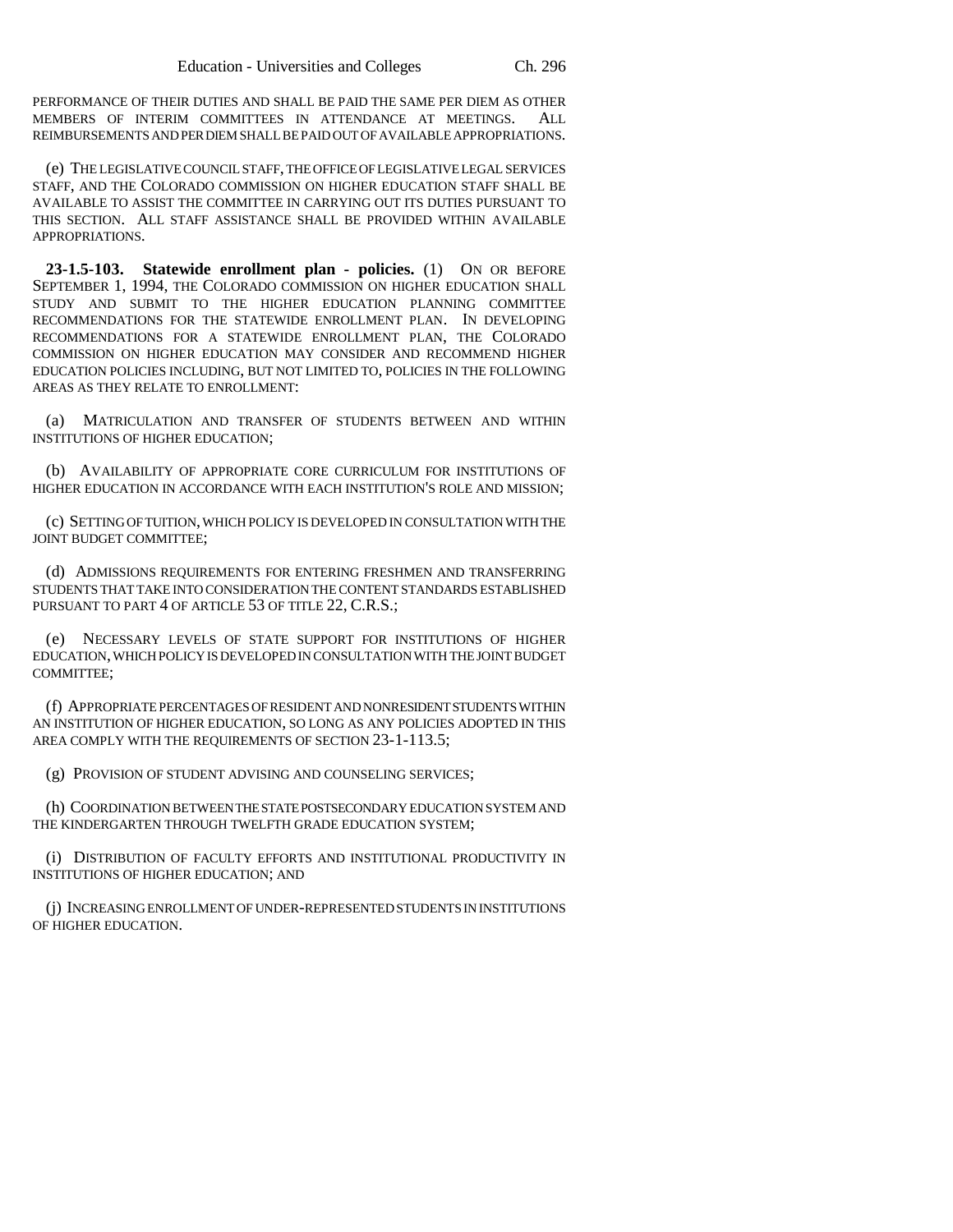(2) IN PREPARING RECOMMENDATIONS FOR THE STATEWIDE ENROLLMENT PLAN, THE COMMISSION SHALL CONSIDER AND RECOMMEND TO THE COMMITTEE THOSE PROGRAMS, REQUIREMENTS, AND STATE MANDATES THAT THE COMMISSION RECOMMENDS FOR ELIMINATION.

**SECTION 3.** 23-1-106 (5), Colorado Revised Statutes, 1988 Repl. Vol., is amended to read:

**23-1-106. Duties and powers of the commission with respect to capital construction and long-range planning.** (5) The commission shall approve plans for any capital construction project at any institution, including a local district college, community college, or area vocational school, regardless of the source of funds; EXCEPT THAT THE COMMISSION NEED NOT APPROVE PLANS FOR ANY CAPITAL CONSTRUCTION PROJECT AT A LOCAL DISTRICT COLLEGE OR AREA VOCATIONAL SCHOOL. The commission may except from the requirements for program and physical planning any project which will require less than two hundred fifty FIVE HUNDRED thousand dollars of state moneys.

**SECTION 4.** 23-1-107 (2) (a.5), Colorado Revised Statutes, 1988 Repl. Vol., is repealed as follows:

**23-1-107. Duties and powers of the commission with respect to program** approval, review, reduction, and discontinuance.  $(2)$   $(a.5)$  As a part of commission policies established for the distribution of appropriations under section  $23-1-105$  (3), the commission shall create and implement a structure of financial incentives to encourage and reward program discontinuance.

**SECTION 5.** 23-1-108 (11), Colorado Revised Statutes, 1988 Repl. Vol., is repealed as follows:

**23-1-108. Duties and powers of the commission with regard to systemwide** planning. (11) The commission, in cooperation with the various institutions, shall prepare a plan designed to encourage the recruitment and training of faculty members and academic administrators in Colorado to prepare such persons for their assumption of greater administrative responsibilities in institutions of higher education in this state.

**SECTION 6. Repeal.** 23-1-109.5, Colorado Revised Statutes, 1988 Repl. Vol., as amended, is repealed.

**SECTION 7.** 23-1-113 (1) (c), Colorado Revised Statutes, 1988 Repl. Vol., is amended to read:

**23-1-113. Commission directive - admission standards for baccalaureate and graduate institutions of higher education.** (1) (c) The standards established shall use the following two criteria for admitted transfer students: college grade point average and college class rank. AS THE CRITERION FOR ADMITTED TRANSFER STUDENTS. In lieu of such criteria CRITERION, additional criteria may be used for up to twenty percent of the admitted transfer students. The academic admission standards and policies established for transfer students shall be consistent with the student transfer agreements established by the commission pursuant to section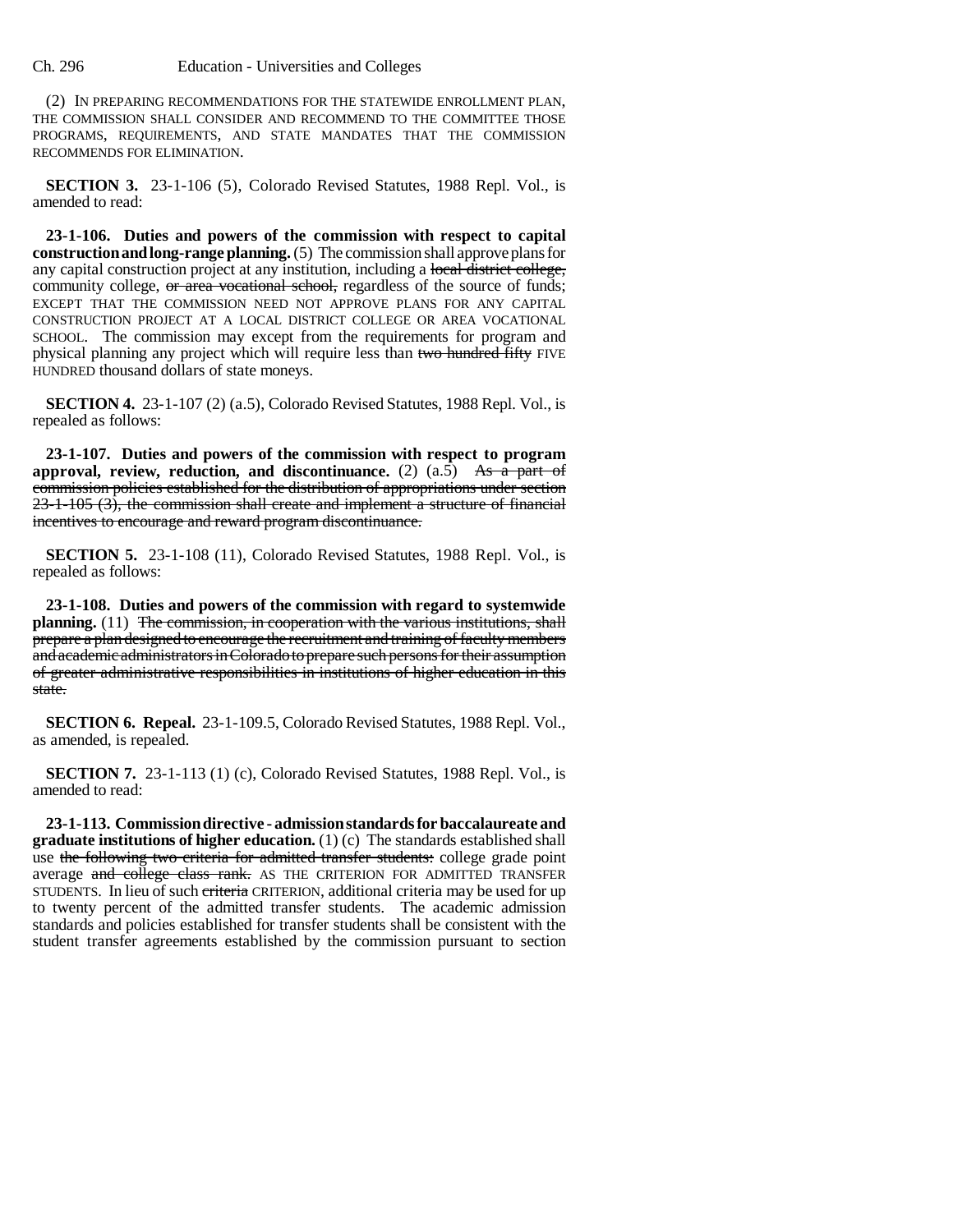## 23-1-108 (7).

**SECTION 8.** 23-5-101, Colorado Revised Statutes, 1988 Repl. Vol., as amended, is repealed as follows:

**23-5-101. Colorado educational institutions - annual reports.** The president of the board of regents of the university of Colorado; the president of the board of trustees of the Colorado school of mines; the president of the state board of agriculture for Colorado state university, the university of southern Colorado, and Fort Lewis college; the president of the board of trustees for the university of northern Colorado; the president of the trustees of the state colleges in Colorado for Western state college of Colorado, Adams state college of Colorado, Mesa state college, and Metropolitan state college of Denver; the chairman of the state board for community colleges and occupational education for the institutions under the state board's governance; and the commissioner of education for the Colorado school for the deaf and the blind shall each prepare and transmit annually, in the form and manner prescribed by the heads of the principal departments pursuant to the provisions of section 24-1-136, C.R.S., a report accounting to the governor and the general assembly for the efficient discharge of all responsibilities assigned by law or directive to their respective institutions.

**SECTION 9.** 23-5-106, Colorado Revised Statutes, 1988 Repl. Vol., is amended to read:

**23-5-106. Authority of governing boards - general - recruiting.** (1) The governing board of any state institution of higher education has the authority to promulgate rules and regulations for the safety and welfare of students, employees, and property, to promulgate rules and regulations necessary for the governance of the respective institutions, and to promulgate rules and regulations deemed necessary to carry out the provisions of sections 23-5-106 to 23-5-110.

(2) THE GOVERNING BOARD OF ANY STATE INSTITUTION OF HIGHER EDUCATION SHALL NOT PROMULGATE ANY RULES OR REGULATIONS THAT RESTRICT OR PROHIBIT ON-CAMPUS RECRUITING BY ANY LOCAL, STATE, OR FEDERAL GOVERNMENTAL AGENCY; EXCEPT THAT RECRUITING ACTIVITIES BY ANY LOCAL, STATE, OR FEDERAL GOVERNMENTAL AGENCY SHALL BE SUBJECT TO THE SAME TIME, PLACE, OR MANNER RESTRICTIONS THAT APPLY TO OTHER ENTITIES THAT CONDUCT RECRUITING ON CAMPUS.

**SECTION 10.** 24-75-104 (3), Colorado Revised Statutes, 1988 Repl. Vol., is amended to read:

**24-75-104. Gifts and bequests to state institutions of higher education - effect.** (3) (a) Commencing January 30, 1976, and each January 30 thereafter, each state institution of higher education shall submit to the governor and general assembly a complete listing of all endowments, gifts, and bequests made to said state institution of higher education during the immediately preceding calendar year.

(b) BEGINNING WITH THE ENDOWMENT LIST SUBMITTED PURSUANT TO THIS SUBSECTION (3) ON JANUARY 30, 1995, AND FOR EACH LIST SUBMITTED THEREAFTER, THE ENDOWMENT LIST SHALL INCLUDE ALL ENDOWMENTS, GIFTS, AND BEQUESTS